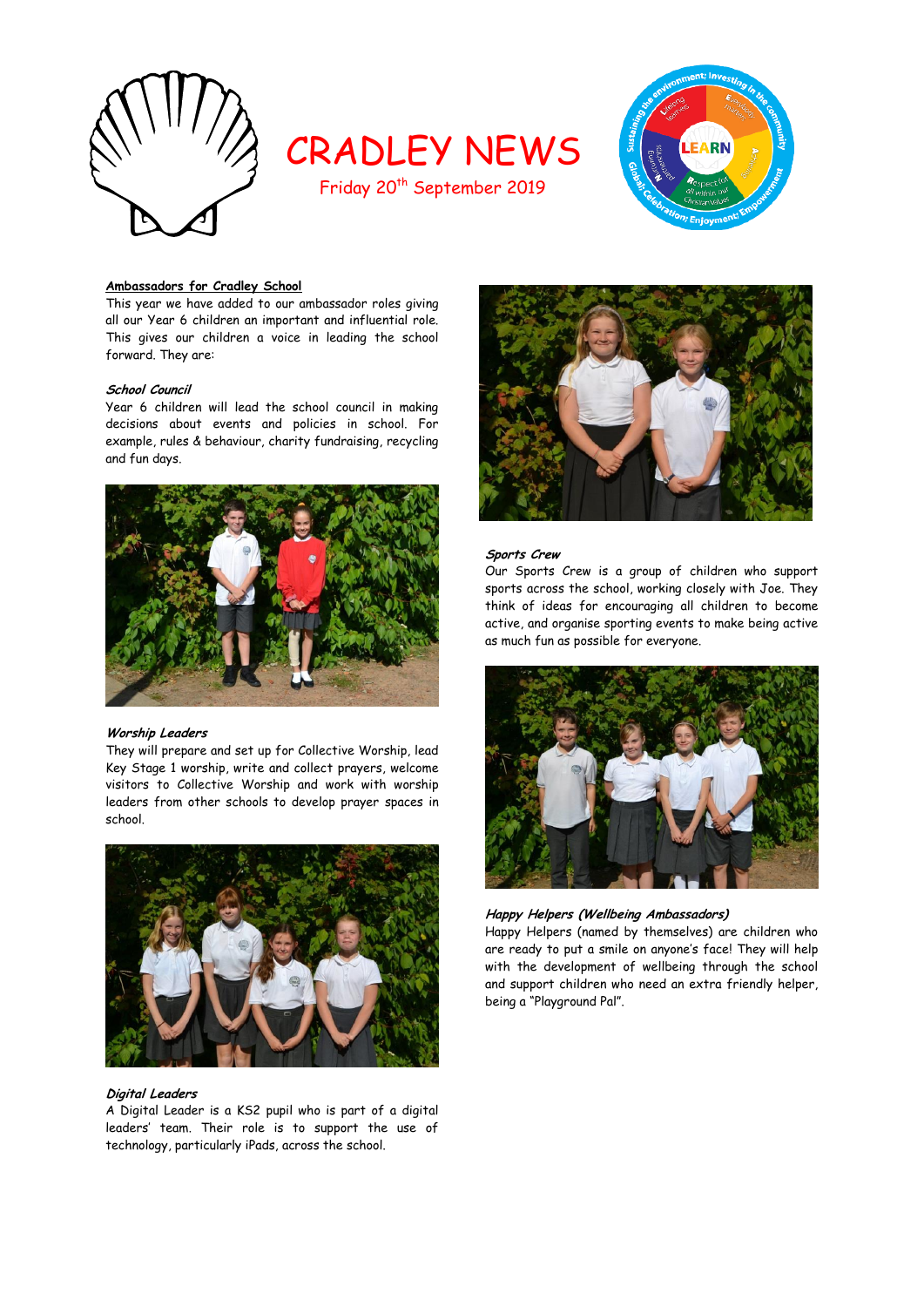

## **Important dates**

School will close at 12.30pm on Friday 11<sup>th</sup> October for an INSET, as the teachers will be training with other staff from our cluster schools. Children will have lunch in school as normal on this day. ASC will run from 12.30pm – 3.30pm and should be booked in the usual way.

Please be aware we have changed our INSET day from Tuesday 7<sup>th</sup> January to Friday <sup>3RD</sup> April. This means children will return from the Christmas break on Tuesday  $7<sup>th</sup>$  January and will break up for the Easter holidays on Thursday 2nd April. We have made this change so that we are able to take part in training which will be happening across our cluster schools.

#### **FOCS News**

FOCS are excited to announce the next school disco will take place on Friday 11<sup>th</sup> October at school from 6-8pm. There will be hot snacks, tuck shop and a bar for parents to enjoy a quiet drink whilst the children boogie away with their friends. Tickets are just £2 per child; letters will be coming home next week for you to buy your tickets.

# **Nuts**

Please do not send nuts - or products containing nuts - in packed lunches. This includes some cereal bars and chocolate spread. We have children and staff with nut allergies.

## **Welcome Wednesdays**

Each class will provide an opportunity to welcome parents and Grandparents into class so that the children can share their work. This will take place at 8.50am until 9.30am at the latest. When classroom visits follow Collective Worship, lessons will start at 9.45am.

Wednesday 25th September – Class 1 & Class 2 Wednesday 23rd October - Class 5 Collective Worship

Wednesday 6<sup>th</sup> November - Class 4

Wednesday 20<sup>th</sup> November - Class 3 Collective Worship

#### Wednesday 25<sup>th</sup> Class 1 and 2

Please bring your child onto the playground as normal. When the bell goes children will be taken into class and registered. Then you will be shown to your child's class where you can meet the teacher, share in your child's learning so far by looking at their books or at displays around the classroom. Lessons will start at 9:30am.

# **Cradley Church Flower Festival**

Last weekend the Church was full of floral displays created by village organisations. The children filled decorated jars with flowers. The decorations represent the school and some of the resources we might use.



#### **Schools Recycling Scheme**

We have signed up to be part of the Herefordshire Schools Recycling Scheme, which recycles a whole range of items and raises money for local charities, such as the Born Sleeping Appeal at the County Hospital. To launch our involvement, we will be having a visit from William the Bull, who has been taken around the county over the summer collecting plastic bottle tops. William will be with us on <u>Wednesday 2<sup>ND</sup> October NOT 25th September</u>.

Please would you collect as many bottle tops as you can so that the children can fill him up with them when he arrives.

The school council will meet and choose what other items we will collect in school. Don't forget to keep collecting used batteries and bring them into school to be recycled.



**Star of the week Certificate.**

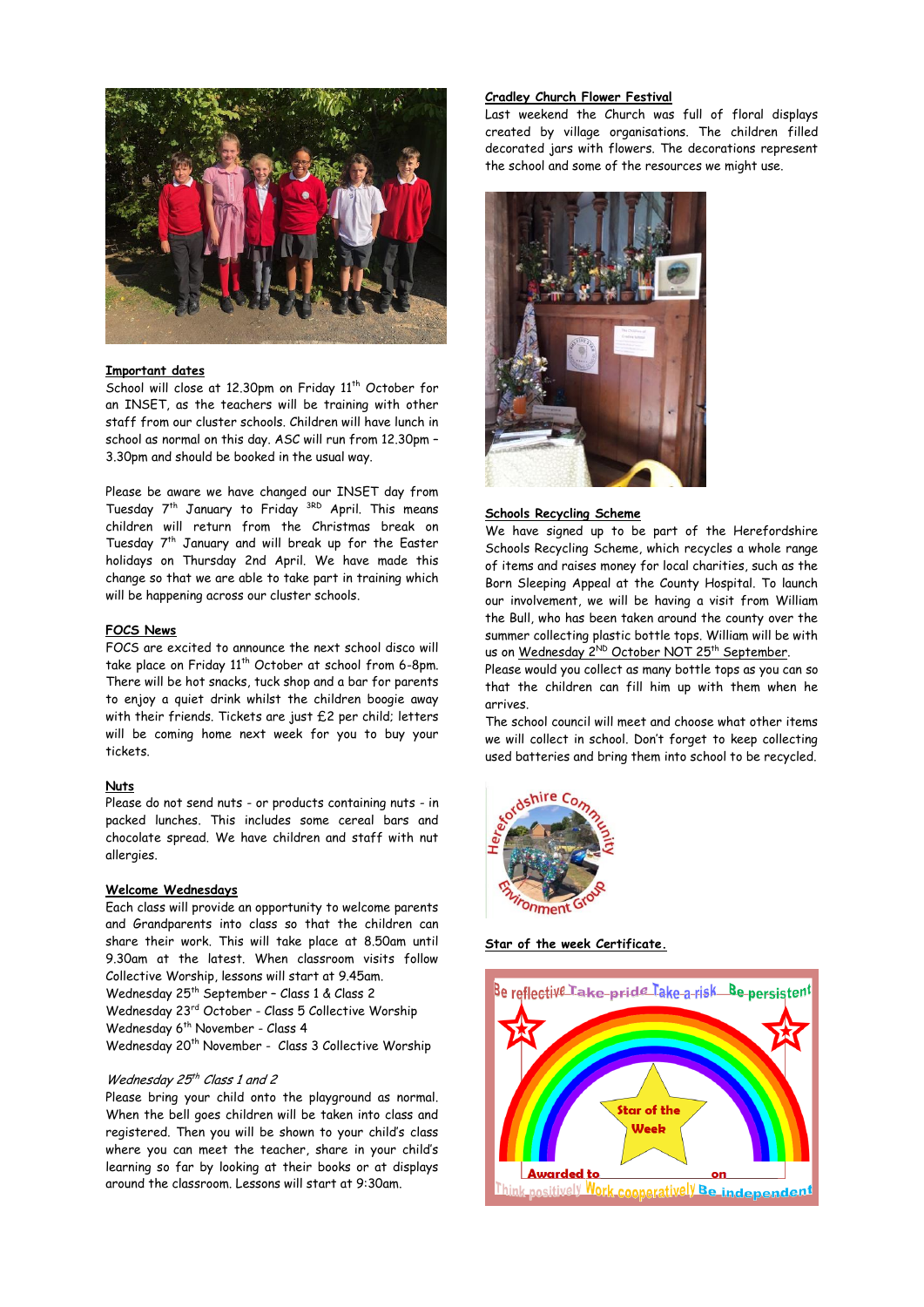This was designed by Laura and Darcey - our Year 6 digital leaders. It has our six learning behaviours and a rainbow to represent Thrive.

## **Volunteers**

Do you have an hour to spare? Could you help with practical activities or listen to children read? If so, please speak to Mrs Jones or one of the class teachers.

## **Personal items**

Please ensure that all your children's belongings are named - especially jumpers and water bottles. It is extremely difficult to return items to children if they are not labelled.

# **Apple Pressing**

Please collect eating apples from your gardens, as we will be making our own apple juice again this year. Please ask friends and neighbours and bring them into school on Wednesday  $25<sup>th</sup>$  or the morning of Thursday  $26<sup>th</sup>$ September. If you know anyone who owns an orchard and is happy for you to pick some apples, maybe you could get some friends together and have a family apple-picking session! We are hoping to increase the number of bottles produced last year. FOCS will be running a label design competition; children will bring home a template next week.

## **Nursery**

On Monday we have been into the hall for another P.E session and this week's P.E session was practising some classic nursery rhyme songs and learning the actions. Our story of the week this week has been 'The Elves and the Shoe Maker' so this week we have been busy designing our own shoes and trying on different types of shoes. We've been enjoying the sunshine outside this week and have loved listening to stories in our homemade den. To finish off our busy week, on Friday we went for a little walk around the school to see how the leaves are changing on the trees.

## **SEPTEMBER**

# **Value of the Month - FRIENDSHIP**

"No longer do I call you servants, for the servant does not know what his father is doing; but I have called you friends." John 15:15

Chosen by Mrs Jones

# **Attendance**

Well done to Class 2 who've had 99.64% attendance since last week. They get to look after Alfie the attendance bear all next week.

**Class 1 – 98.95% Class 2 – 99.64% Class 3 – 96.09% Class 4 - 98.57% Class 5 – 97.22% Whole School – 98.27%**

# **Head Teacher Award**

Mali Robb, Olivia Flanagan, Leah Gray-Hitchings & Eve Vipond for their persistence in setting up technology in the hall

## **Stars of the week**

# **Nursery**

Noah Gowen for a brilliant start in Nursery Benjamin Clayton for a brilliant start in Nursery **Reception** George Taylor for being independent, positive and reflective Zachary Lloyd for being positive, taking pride and being co-operative **Year 1**  Jake Bagnall for independence in Maths Lukas Clay for having a positive attitude to his work in English **Year 2** Oliver Eaton for taking pride in his writing Jack Churchill for working independently in Maths & English **Year 3** Toby Boniface for independence and persistence in Maths Isla-Mai Robertson for a positive attitude to her English work **Year 4** Stanley Bentley-Price for being persistent and always trying his best in English and Maths Rudi Tambling for being independent and writing a brilliant letter in English **Year 5** Jack Wilson for working positively in English Lewis Elliott-Roberts for his reflective worship prayer in RE **Year 6**

Freddie Knowles for having such a positive 'can do' attitude to his work this week

Harley Loader for persistence with his Maths this week

# **Dates for the Future**

# **SEPTEMBER**

**Wednesday 25th** Class 1 & Class 2 Welcome Wednesday **Thursday 26th** Apple pressing Book Fair arrives in school

## **OCTOBER**

**Wednesday 2nd** Library Van in School Recycling project launch Last day of Book Fair **Tuesday 8th** Quick Sticks hockey **Thursday 10th** 9am Harvest Festival at Church **Friday 11th** Half-day closing; 12.30pm pick up FOCS Disco **Monday 14th** No swimming

Lacrosse Year 5/6 girls

**Tuesday 15th** Parents evening 3.30pm – 5.30pm